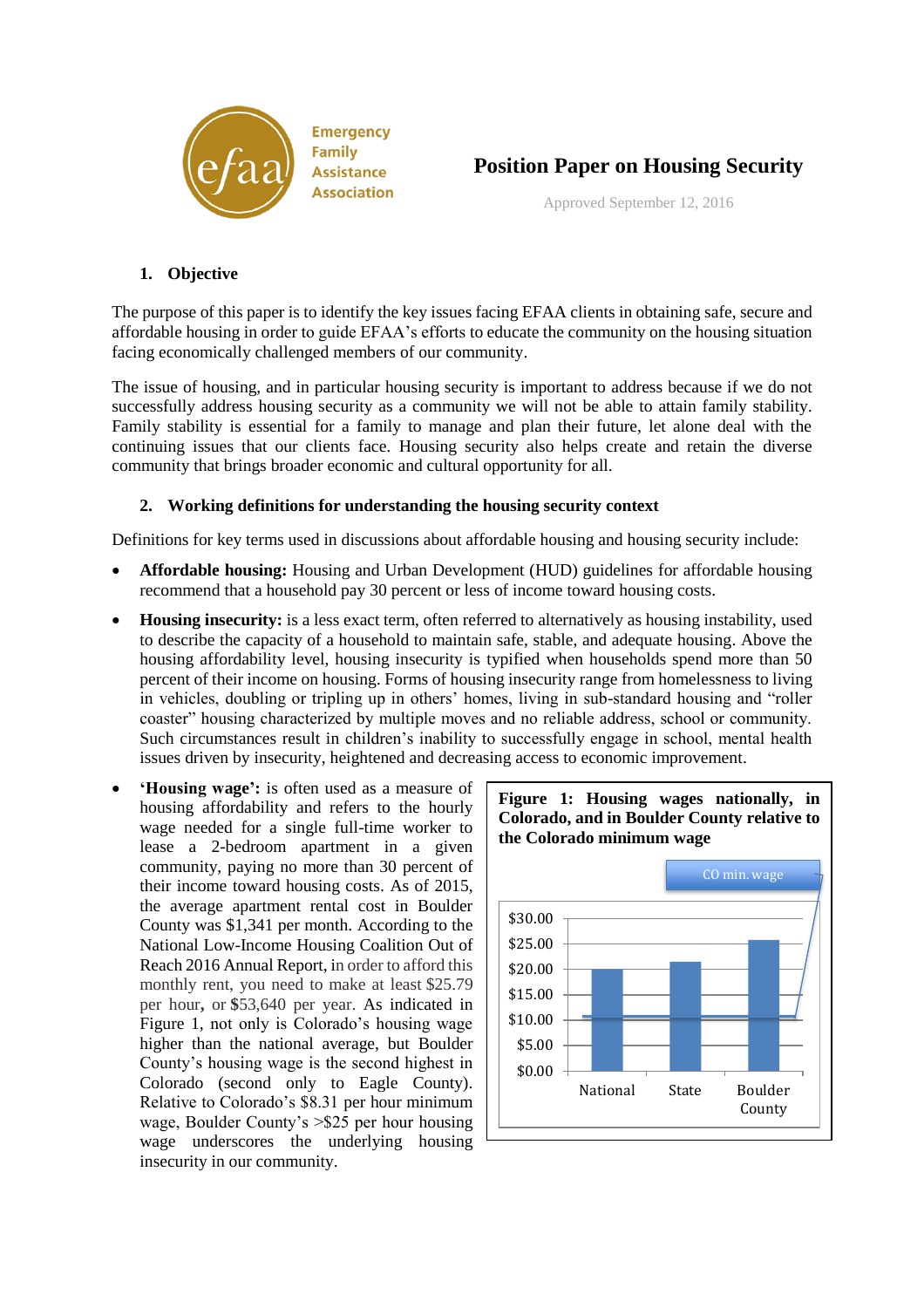**Affordable housing development:** Development that has rent amounts set so that it is affordable under the previous definition to households earning 80 percent of the area median income

**Cost burdened household:** A cost burdened household pays over 30 percent of the gross household income toward housing costs. A severely cost burdened household pays over 50 percent of the gross household income toward housing costs.

**Subsidized housing:** A limited number of households receive housing subsidized by government programs, such as Section 8 or Public Housing. Households participating in this program pay 30 percent of their income toward rent, with the remaining amount being paid by the government program. The percent of income paid towards rent may be higher based on total rental cost of the unit and immigration status of household members.

## **3. What do we know about our clients' needs, wants, and preferences relative to housing?**

Low incomes and high local housing costs combine to put the squeeze on EFAA clients. On the ability to pay side, the lack of sufficient income and household savings are the main reasons people seek help from EFAA to meet their basic needs, either chronically or in response to a shock like loss of a job or a serious illness. Ninety percent of EFAA's clients are classified into the **extremely low income** group, earning 30 percent or less of the Area Median Income (\$25,260 for a family of three in Boulder County). Almost all of EFAA clients are considered **very low income**, earning 50 percent or less of the AMI (\$42,700 for a family of three in Boulder County).

EFAA clients pay an alarmingly high share of their incomes on rent. The average EFAA client pays 55 percent of their income on rent, placing them in a situation of housing insecurity. If EFAA households that are either living in EFAA housing or receiving some other form of permanent housing subsidy (Section 8 voucher, etc.) are extracted from the calculation, the average share of income on rent facing EFAA clients in market circumstances is 72 percent. This population is characterized by high levels of housing insecurity. When unplanned events occur, they have no room to meet their needs as they have so little income left after rent and minimal to no savings to deal with shocks. They have little opportunity to either invest in their children or accumulate savings. When shocks occur, this population is at high risk of becoming homeless. The impact of this situation on family homelessness is dramatic. We don't often think about homeless children here in our community, but in 2015 the Boulder Valley School District identified 539 homeless students in the district.

About two-thirds of EFAA households are renters. The majority of these are renting in the open market, with the others receiving some type of subsidization. A small share, about 10 percent, of EFAA households own their homes and face foreclosure risk, or own mobile homes and have to pay lot rent.. And, almost twenty percent of EFAA households are in crisis, doubled up, homeless or living in temporary shelter-type housing.



In general, housing insecurity creates

\*Indicates clients at systemic risk for home insecurity

disastrous effects, particularly for children. In the immediate crisis, children often have their education disrupted by sudden or frequent moves, causing them to fall behind academically. Moving from place to place frequently results in negative health impacts due to unsafe living conditions and high stress levels. Looking at longer-term effects, the trauma of homelessness or housing instability can and does cause life-long negative effects.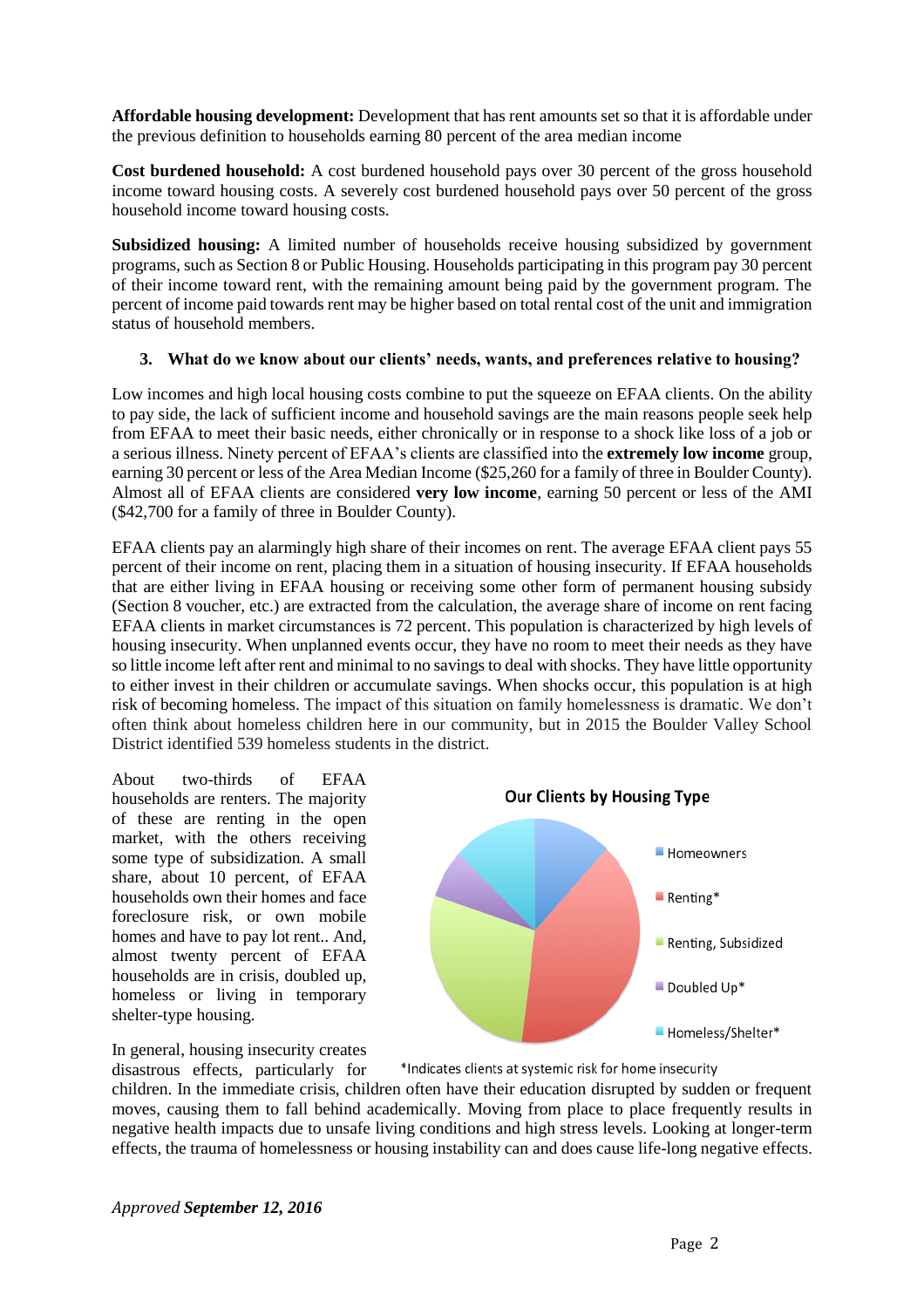Stable housing has a generational advantage, helping those vulnerable children grow into thriving adults.

For all households, including families with children and those without, housing security is highly valued. Having a "home base" promotes personal safety and mental health, as well as engagement with the surrounding community. For people who have spent their lives and careers in Boulder County, it's difficult to imagine starting a new life anywhere else.

EFAA directly supports its clients in several ways along the housing continuum including:

- **Vouchers** for emergency stays in motels, assisting 42 households last year.
- **Short-term housing –** rent-free stays of up to 12 weeks serving 93 families last year.
- **Transitional housing –** modest rent for stays of up to 2 years for 45 families with children last year.
- **Financial assistance to prevent homelessness –** including rent, deposit, and utility assistance to over 800 households last year.

Preventing homelessness through financial assistance is far less costly per household than the provision of short-term or transitional housing. The provision of short-term and transitional hosing is meant to stabilize families in crisis, helping them to get back on their feet, save money and, through intensive case management, move towards selfsufficiency. Last year, 75 percent of families in shorter-term housing and 87 percent of families in transitional housing successfully exited to sustainable housing



situations upon completion of the program.

## **4. The current reality and evolving dynamics of our environment relative to Housing Security**

The current housing reality facing EFAA clients is daunting. Boulder County is losing ground rapidly in the availability of affordable housing, particularly those units available for households with less than 30 percent AMI. Between 2000 and 2012, the County lost two-thirds of the rental units priced to be affordable for these households, more than half of these were in the city of Boulder. In fact, the City of Boulder loses 1,000 market-affordable units annually due to price inflation and replaces those lost